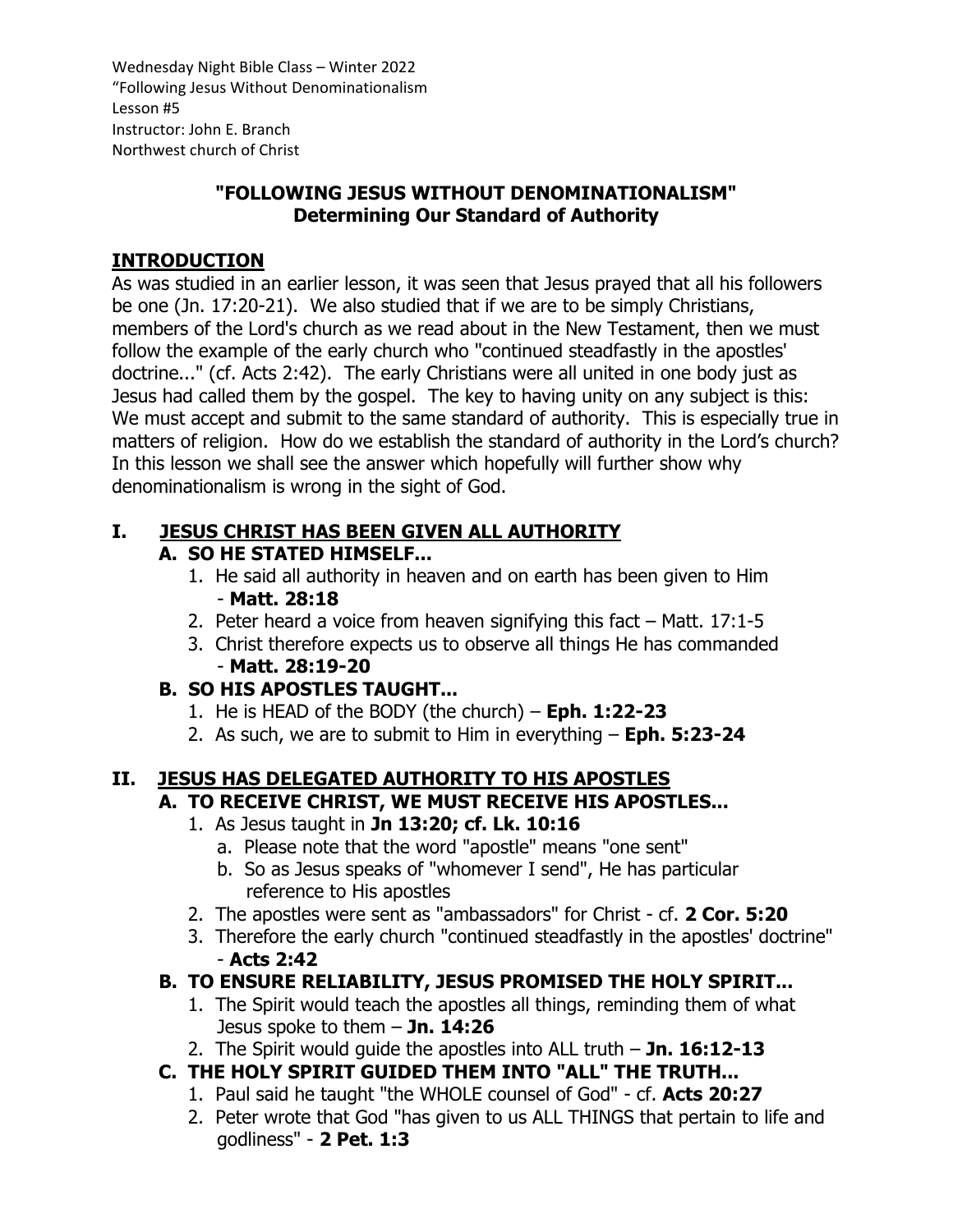Wednesday Night Bible Class – Winter 2022 "Following Jesus Without Denominationalism Lesson #5 Instructor: John E. Branch Northwest church of Christ

#### **III. IN THE NEW TESTAMENT, THE APOSTLES HAVE WRITTEN WHAT CHRIST WANTS US TO KNOW!**

- **A. IN THE N.T., WE HAVE WHAT THE APOSTLES WERE GIVEN BY THE SPIRIT...**
	- 1. As Paul explained in **Eph. 3:1-5**
	- 2. He wrote, so that when we read his writings we can have his same understanding
	- 3. Peter wrote his epistles that we might always be reminded **- 2 Pet. 1:12-15; 3:1-2**
	- 4. These men wrote exactly what the holy spirit revealed to them – cf. **1 Cor. 2:12-13**
- **B. IN THE N.T., WE HAVE THE COMMANDMENTS OF THE LORD HIMSELF...**
	- 1. As Paul made clear in **1 Cor. 14:37**
	- 2. As Peter confirmed, such writings as Paul's were considered Scripture - **2 Pet. 3:15-16**
	- 3. Therefore, when we have questions about what the Lord would have us to do...
		- a. We don't have to ascend to heaven for an answer
		- b. We don't have to ask Jesus personally, nor His apostles, we simply need to turn to the apostles' writing (i.e., the New Testament)!

## **IV. THE NEW TESTAMENT IS A COMPLETE, ALL-SUFFICIENT GUIDE**

- **A. IT MUST BE COMPLETE, FOR "THE FAITH" HAS BEEN REVEALED "ONCE FOR ALL" - Jude 3** (NKJV)
	- 1. "Once for all" literally means "one time for all time"
	- 2. We cannot expect further revelation in the future
	- 3. The writings of the apostles as collected in the New Testament are all we have
	- 4. Our task, is not to look for further revelation, but to "contend earnestly for the faith which was once for all delivered to the saints"!

### **B. ACCORDING TO THE APOSTLES THEMSELVES, THESE WRITINGS (SCRIPTURES) ARE INDEED SUFFICIENT!**

- 1. Sufficient to make one complete, furnished unto every good work - **2 Tim. 3:16-17**
- 2. They provide all we need to enjoy life and godliness **2 Pet. 1:3**
- 3. By heeding the writings of the apostles...
	- a. We will have the true knowledge of our Lord Jesus Christ - cf. **2 Pet. 1:8-9**
	- b. An abundant entrance will be supplied into the everlasting kingdom of our Lord and Savior Jesus Christ - cf. **2 Pet. 1:10-11**

# **C. WE ARE LEFT WITH GOD'S PROVIDENCE AND HIS WORD...**

- 1. As Paul prepared the elders of the church at Ephesus for his departure, he commended them to God and the word of His grace - **Acts 20:32**
- 2. He did not instruct them to appoint apostles to take his place